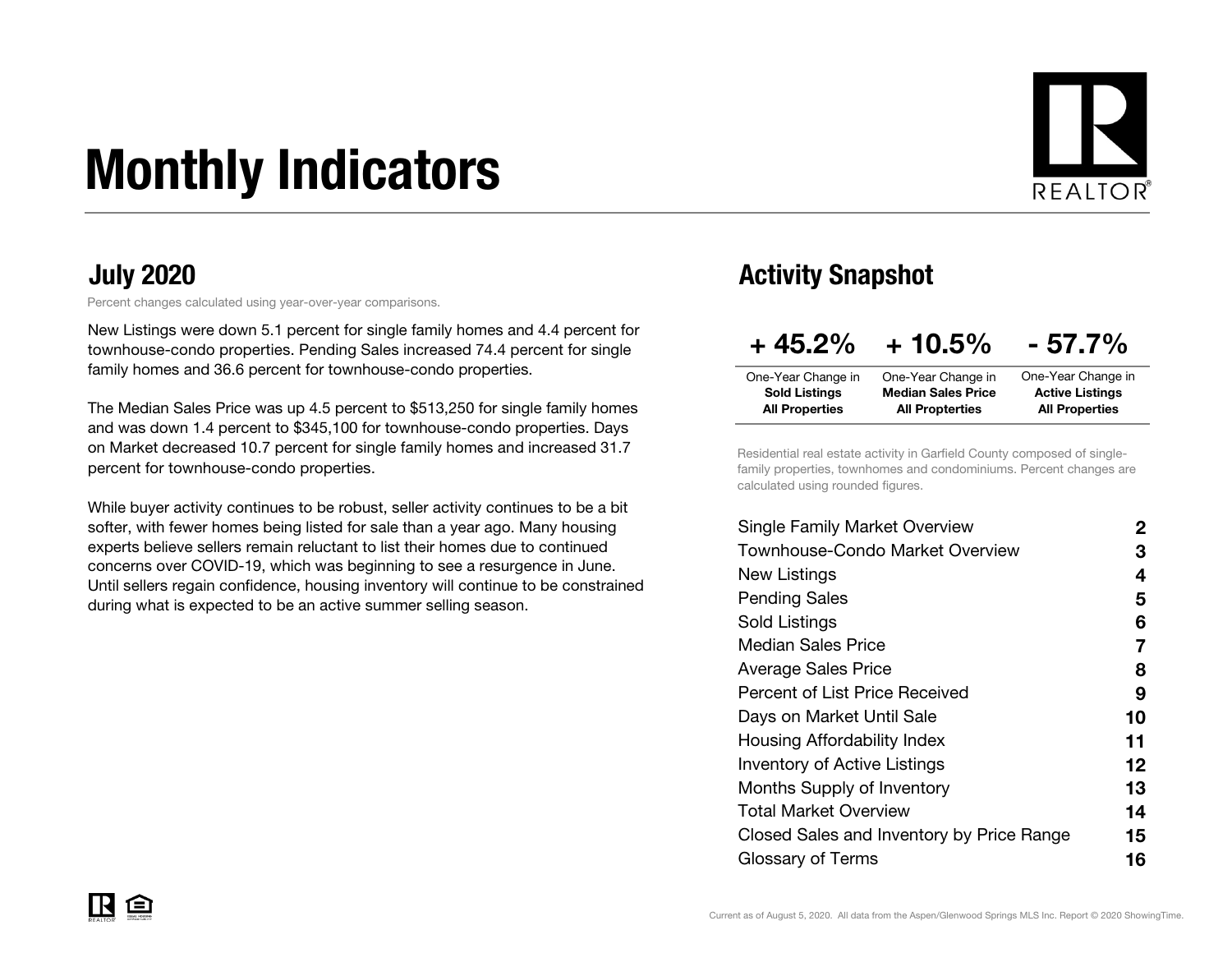## Single Family Market Overview

Key metrics by report month and for year-to-date (YTD) starting from the first of the year.



| <b>Key Metrics</b>                 | <b>Historical Sparkbars</b>                                    | 7-2019    | 7-2020    | Percent Change |           | <b>YTD 2019 YTD 2020</b> | Percent Change |
|------------------------------------|----------------------------------------------------------------|-----------|-----------|----------------|-----------|--------------------------|----------------|
| <b>New Listings</b>                | 12-2018<br>4-2019<br>12-2019<br>8-2018<br>8-2019<br>4-2020     | 117       | 111       | $-5.1%$        | 738       | 634                      | $-14.1%$       |
| <b>Pending Sales</b>               | 8-2018<br>12-2018<br>12-2019<br>4-2020<br>4-2019<br>8-2019     | 78        | 136       | $+74.4%$       | 507       | 582                      | $+14.8%$       |
| <b>Sold Listings</b>               | 12-2018<br>4-2019<br>12-2019<br>8-2018<br>8-2019<br>4-2020     | 70        | 124       | $+77.1%$       | 450       | 473                      | $+5.1%$        |
| <b>Median Sales Price</b>          | 8-2018<br>12-2018<br>4-2019<br>8-2019<br>12-2019<br>4-2020     | \$491,100 | \$513,250 | $+4.5%$        | \$425,000 | \$470,000                | $+10.6%$       |
| <b>Avg. Sales Price</b>            | 8-2018<br>12-2018<br>4-2019<br>8-2019<br>12-2019<br>4-2020     | \$540,196 | \$655,715 | $+21.4%$       | \$516,938 | \$602,703                | $+16.6%$       |
| <b>Pct. of List Price Received</b> | 8-2018<br>12-2018<br>4-2019<br>8-2019<br>12-2019<br>4-2020     | 97.4%     | 98.3%     | $+0.9%$        | 97.8%     | 97.7%                    | $-0.1%$        |
| <b>Days on Market</b>              | 8-2018<br>12-2018<br>4-2019<br>8-2019<br>12-2019<br>4-2020     | 75        | 67        | $-10.7%$       | 81        | 80                       | $-1.2%$        |
| <b>Affordability Index</b>         | 8-2018<br>12-2018<br>8-2019<br>12-2019<br>$4 - 2020$<br>4-2019 | 73        | 77        | $+5.5%$        | 84        | 84                       | 0.0%           |
| <b>Active Listings</b>             | 8-2018<br>4-2019<br>12-2019<br>4-2020<br>12-2018<br>8-2019     | 420       | 167       | $-60.2%$       |           |                          |                |
| <b>Months Supply</b>               | 4-2020<br>8-2018<br>12-2018<br>4-2019<br>8-2019<br>12-2019     | 6.2       | 2.4       | $-61.3%$       |           |                          |                |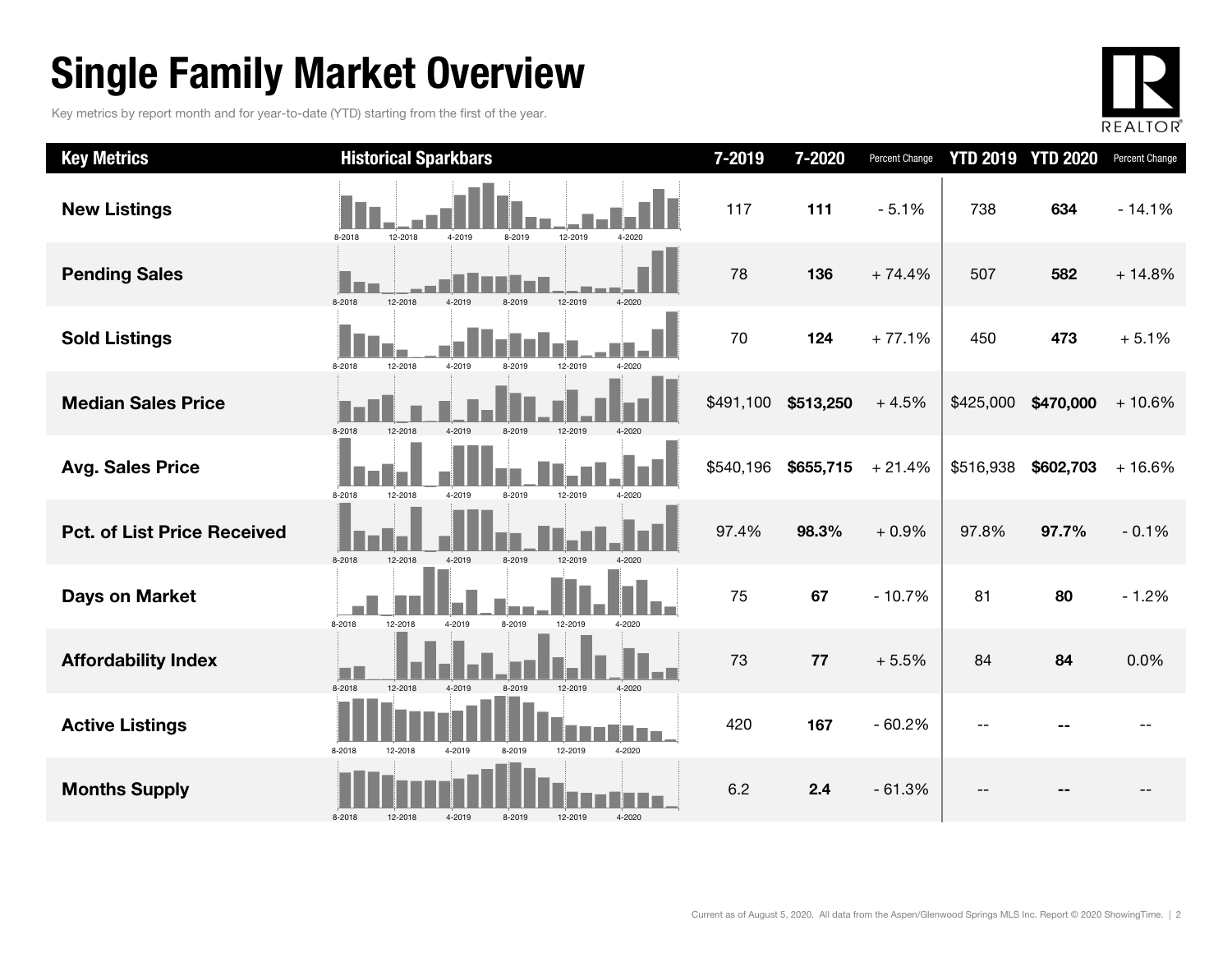## Townhouse-Condo Market Overview

Key metrics by report month and for year-to-date (YTD) starting from the first of the year.



| <b>Key Metrics</b>                 | <b>Historical Sparkbars</b>                                    | 7-2019    | 7-2020    | Percent Change |           | <b>YTD 2019 YTD 2020</b> | Percent Change |
|------------------------------------|----------------------------------------------------------------|-----------|-----------|----------------|-----------|--------------------------|----------------|
| <b>New Listings</b>                | 12-2019<br>8-2018<br>12-2018<br>4-2019<br>8-2019<br>$4 - 2020$ | 45        | 43        | $-4.4%$        | 301       | 228                      | $-24.3%$       |
| <b>Pending Sales</b>               | 8-2018<br>12-2019<br>$4 - 2020$                                | 41        | 56        | $+36.6%$       | 231       | 202                      | $-12.6%$       |
| <b>Sold Listings</b>               | 8-2018<br>12-2018<br>4-2019<br>12-2019<br>$4 - 2020$<br>8-2019 | 45        | 43        | $-4.4%$        | 206       | 160                      | $-22.3%$       |
| <b>Median Sales Price</b>          | 8-2018<br>12-2018                                              | \$350,000 | \$345,100 | $-1.4%$        | \$316,250 | \$326,000                | $+3.1%$        |
| <b>Avg. Sales Price</b>            | 8-2018<br>12-2018<br>4-2019<br>8-2019<br>12-2019<br>4-2020     | \$425,019 | \$392,109 | $-7.7%$        | \$351,739 | \$366,778                | $+4.3%$        |
| <b>Pct. of List Price Received</b> | 8-2018<br>12-2018<br>4-2019<br>8-2019<br>12-2019<br>$4 - 2020$ | 98.7%     | 99.4%     | $+0.7%$        | 98.6%     | 98.7%                    | $+0.1%$        |
| Days on Market                     | 12-2019<br>8-2018<br>12-2018<br>4-2019<br>8-2019<br>4-2020     | 41        | 54        | $+31.7%$       | 70        | 65                       | $-7.1%$        |
| <b>Affordability Index</b>         | 8-2018<br>12-2018<br>4-2019<br>8-2019<br>12-2019<br>$4 - 2020$ | 103       | 114       | $+10.7%$       | 113       | 121                      | $+7.1%$        |
| <b>Active Listings</b>             | 8-2018<br>12-2018<br>4-2019<br>8-2019<br>12-2019<br>4-2020     | 112       | 58        | $-48.2%$       |           |                          |                |
| <b>Months Supply</b>               | 12-2019<br>4-2020<br>8-2018<br>12-2018<br>4-2019<br>8-2019     | 4.0       | 2.3       | $-42.5%$       | --        |                          |                |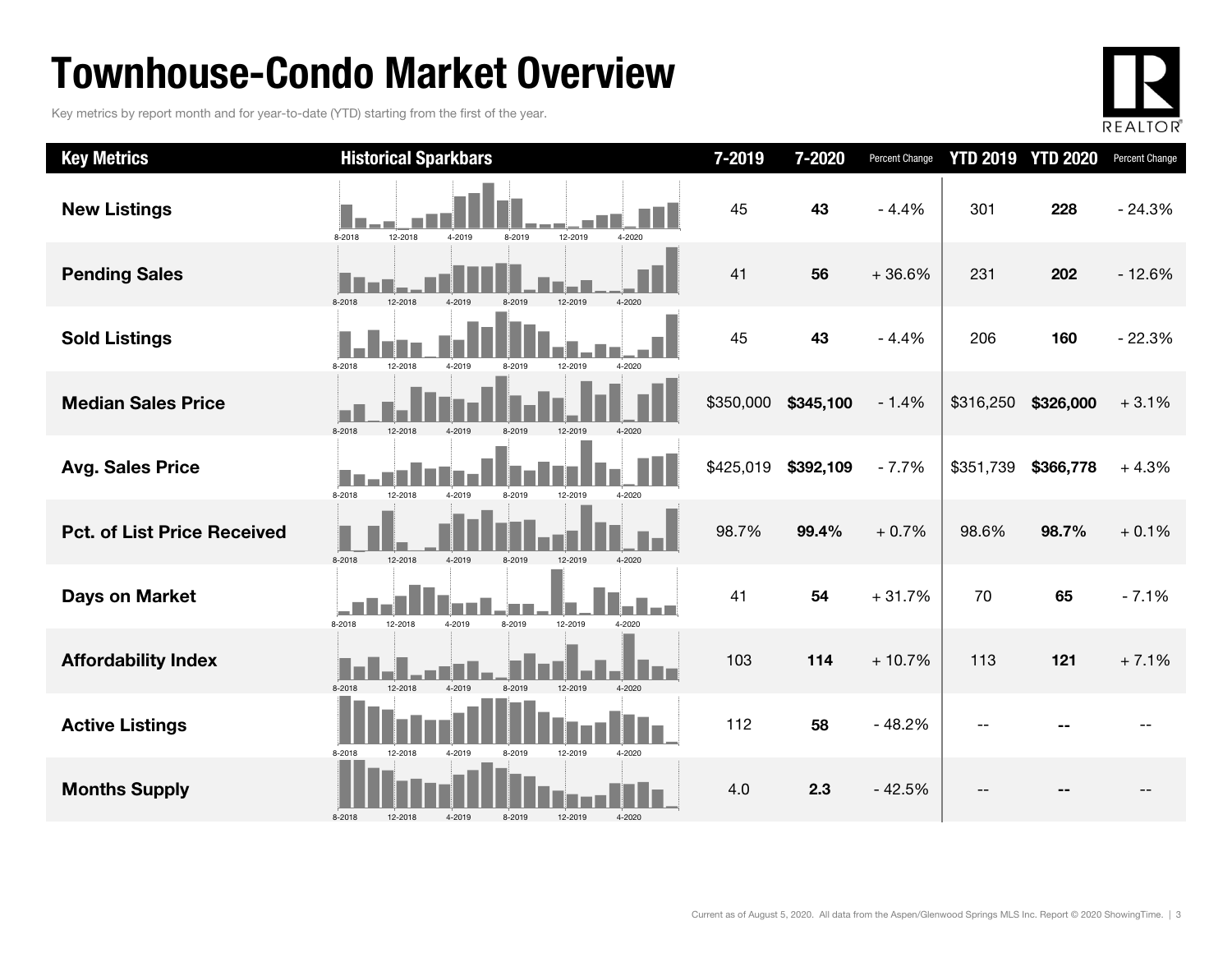### New Listings







Year to Date

| <b>New Listings</b> | Single<br>Family | <b>Percent Change</b><br>from Previous<br>Year | Townhouse-<br>Condo | <b>Percent Change</b><br>from Previous<br>Year |
|---------------------|------------------|------------------------------------------------|---------------------|------------------------------------------------|
| Aug-2019            | 104              | $-11.1%$                                       | 47                  | $+14.6%$                                       |
| Sep-2019            | 66               | $-35.3%$                                       | 23                  | $-17.9%$                                       |
| Oct-2019            | 62               | $-31.1\%$                                      | 22                  | $0.0\%$                                        |
| Nov-2019            | 43               | $-18.9%$                                       | 23                  | $-8.0\%$                                       |
| Dec-2019            | 48               | $+11.6%$                                       | 20                  | $+25.0%$                                       |
| Jan-2020.           | 73               | $+23.7%$                                       | 26                  | $-7.1%$                                        |
| Feb-2020            | 60               | $-15.5%$                                       | 31                  | $-3.1\%$                                       |
| Mar-2020            | 89               | $+2.3%$                                        | 32                  | $-3.0\%$                                       |
| Apr-2020            | 66               | $-44.5%$                                       | 20                  | $-59.2%$                                       |
| May-2020            | 102              | $-25.5\%$                                      | 37                  | $-28.8%$                                       |
| Jun-2020            | 133              | $-10.1%$                                       | 39                  | $-37.1%$                                       |
| Jul-2020            | 111              | $-5.1\%$                                       | 43                  | $-4.4\%$                                       |

#### Historical New Listings by Month



Current as of August 5, 2020. All data from the Aspen/Glenwood Springs MLS Inc. Report © 2020 ShowingTime. | 4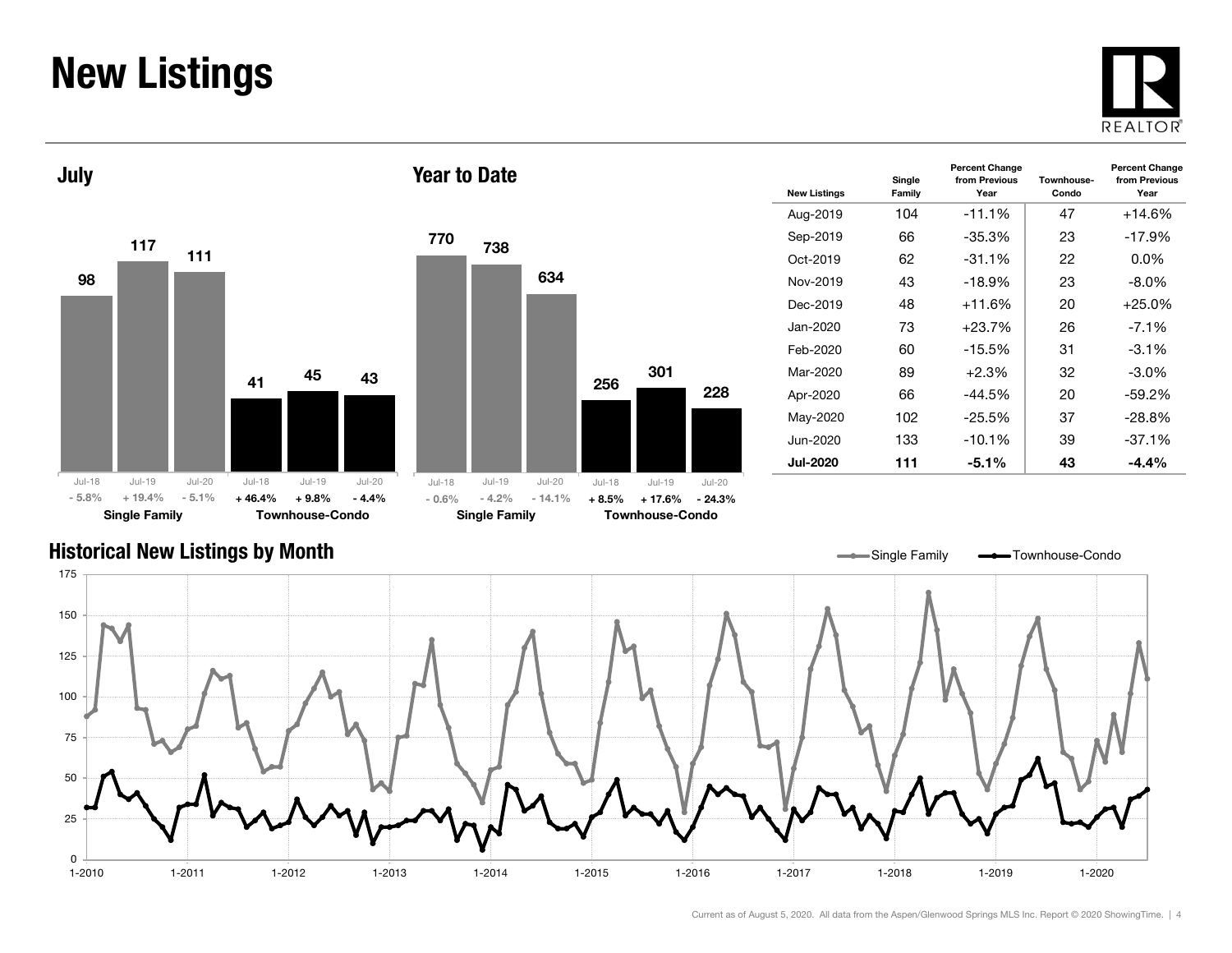#### Pending Sales







| <b>Pending Sales</b> | Single<br>Family | <b>Percent Change</b><br>from Previous<br>Year | Townhouse-<br>Condo | <b>Percent Change</b><br>from Previous<br>Year |
|----------------------|------------------|------------------------------------------------|---------------------|------------------------------------------------|
| Aug-2019             | 81               | $-8.0\%$                                       | 40                  | $+25.0%$                                       |
| Sep-2019             | 69               | $+3.0%$                                        | 16                  | $-42.9%$                                       |
| Oct-2019             | 77               | $+20.3%$                                       | 28                  | $+21.7%$                                       |
| Nov-2019             | 49               | $+25.6%$                                       | 24                  | $-7.7\%$                                       |
| Dec-2019             | 49               | $+16.7%$                                       | 19                  | $+5.6%$                                        |
| Jan-2020.            | 58               | $+9.4\%$                                       | 25                  | $+56.3%$                                       |
| Feb-2020             | 54               | $-8.5%$                                        | 15                  | $-46.4%$                                       |
| Mar-2020             | 56               | $-22.2\%$                                      | 15                  | $-51.6%$                                       |
| Apr-2020             | 52               | -36.6%                                         | 17                  | -56.4%                                         |
| May-2020             | 97               | $+14.1%$                                       | 35                  | $-7.9%$                                        |
| Jun-2020             | 129              | $+65.4%$                                       | 39                  | $+2.6%$                                        |
| Jul-2020             | 136              | $+74.4\%$                                      | 56                  | +36.6%                                         |

#### Historical Pending Sales by Month

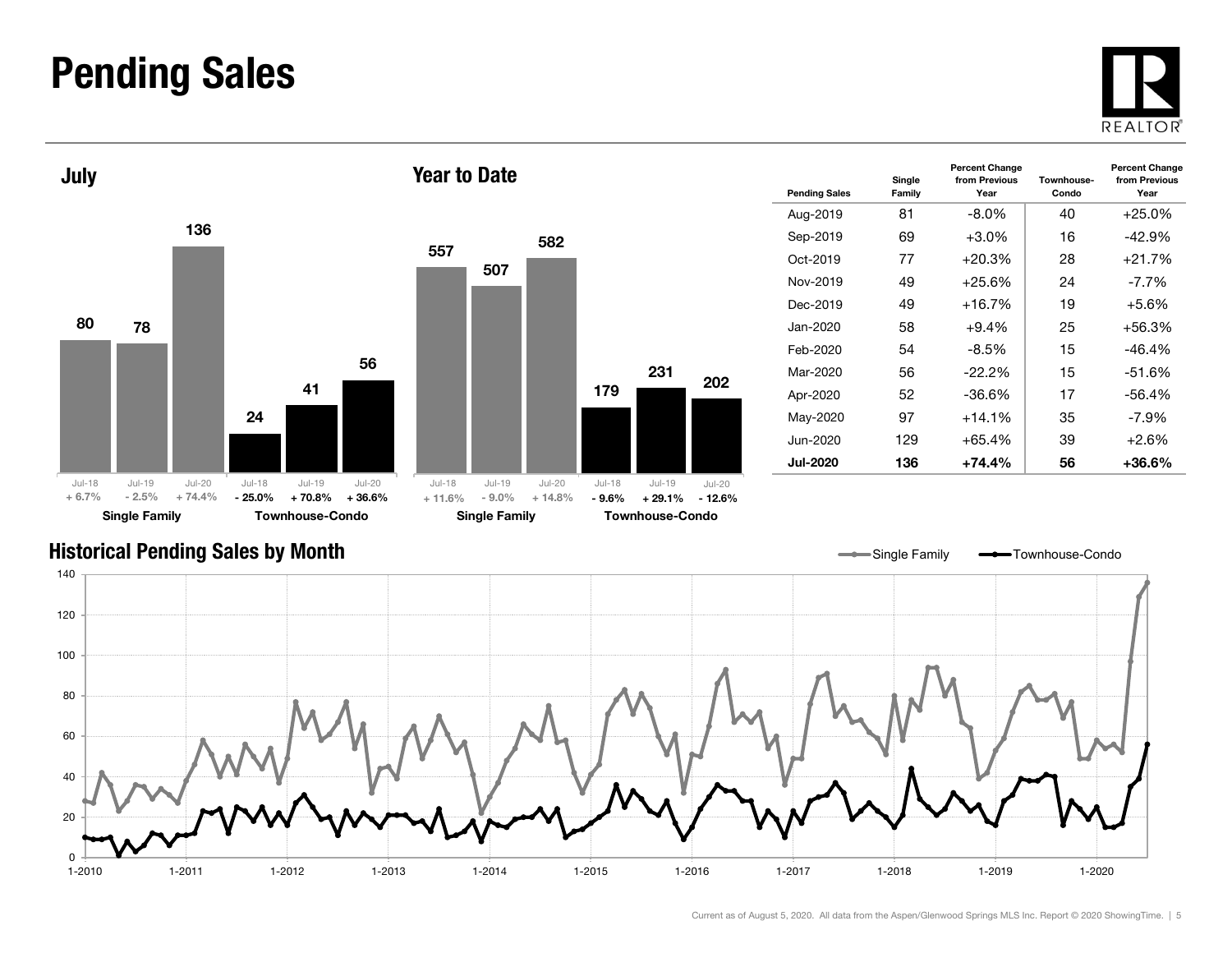## Sold Listings





| <b>Sold Listings</b> | Single<br>Family | <b>Percent Change</b><br>from Previous<br>Year | Townhouse-<br>Condo | <b>Percent Change</b><br>from Previous<br>Year |
|----------------------|------------------|------------------------------------------------|---------------------|------------------------------------------------|
| Aug-2019             | 82               | $-17.2%$                                       | 38                  | +22.6%                                         |
| Sep-2019             | 71               | $-12.3\%$                                      | 36                  | +89.5%                                         |
| $Oct-2019$           | 84               | $+9.1\%$                                       | 31                  | $-3.1\%$                                       |
| Nov-2019             | 62               | $0.0\%$                                        | 20                  | $-16.7%$                                       |
| Dec-2019             | 68               | $+36.0\%$                                      | 24                  | $-4.0\%$                                       |
| Jan-2020.            | 39               | $+11.4%$                                       | 16                  | $-30.4%$                                       |
| Feb-2020             | 45               | $+18.4%$                                       | 22                  | +69.2%                                         |
| Mar-2020             | 63               | $+8.6%$                                        | 20                  | -28.6%                                         |
| Apr-2020             | 64               | $-3.0\%$                                       | 14                  | $-44.0%$                                       |
| May-2020             | 48               | $-48.4%$                                       | 18                  | $-52.6%$                                       |
| Jun-2020             | 90               | $0.0\%$                                        | 27                  | $-20.6\%$                                      |
| <b>Jul-2020</b>      | 124              | +77.1%                                         | 43                  | -4.4%                                          |

#### Historical Sold Listings by Month

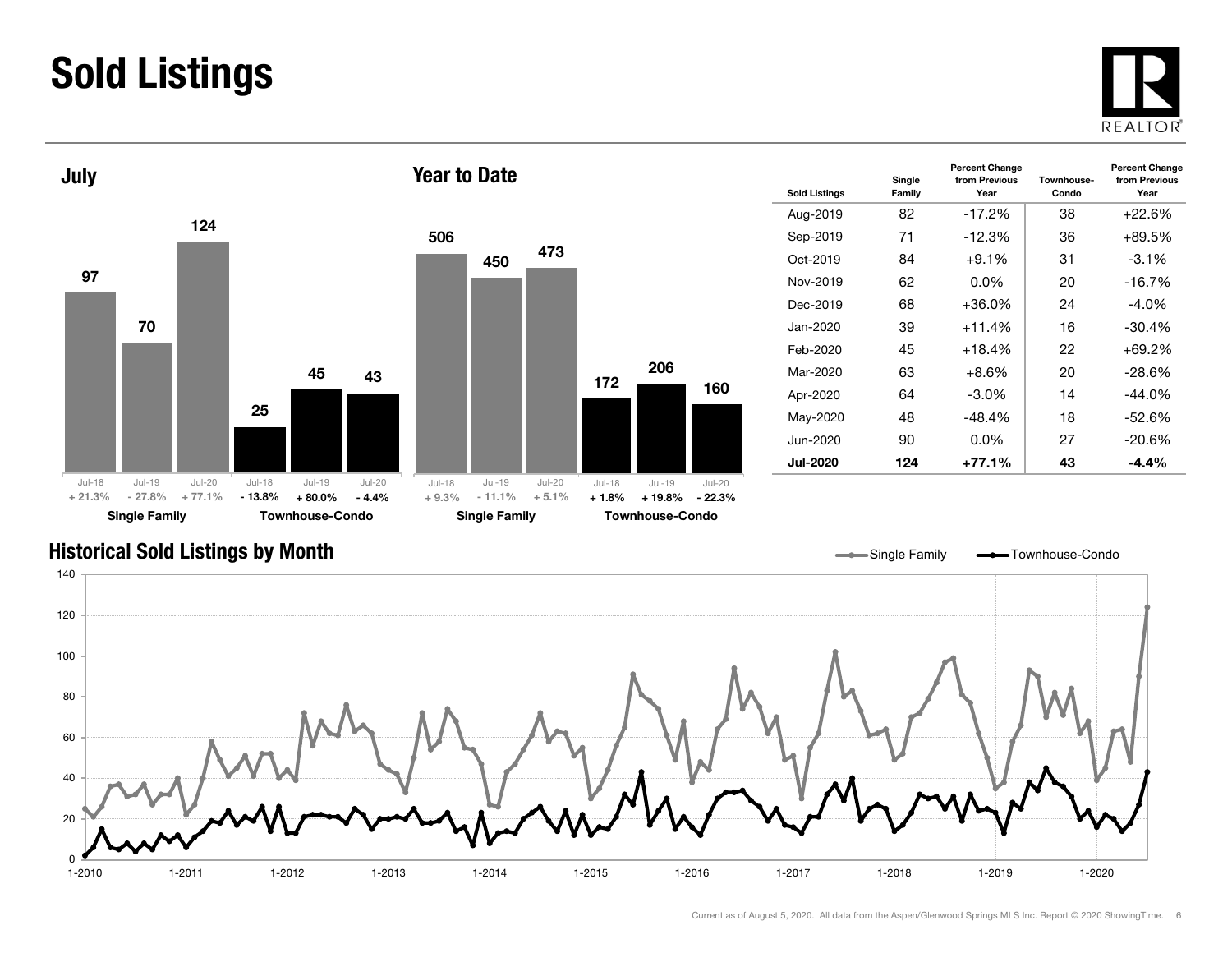#### Median Sales Price





| <b>Median Sales</b><br>Price | Single<br>Family | <b>Percent Change</b><br>from Previous<br>Year | Townhouse-<br>Condo | <b>Percent Change</b><br>from Previous<br>Year |
|------------------------------|------------------|------------------------------------------------|---------------------|------------------------------------------------|
| Aug-2019                     | \$466,500        | $+6.1\%$                                       | \$302,000           | +14.0%                                         |
| Sep-2019                     | \$455,000        | $+8.3\%$                                       | \$277,500           | -0.9%                                          |
| Oct-2019                     | \$386,500        | $-13.1\%$                                      | \$312,000           | +30.5%                                         |
| Nov-2019                     | \$441,500        | -4.0%                                          | \$295,700           | $+3.4\%$                                       |
| Dec-2019                     | \$477,500        | $+37.6%$                                       | \$252,000           | $-4.9%$                                        |
| Jan-2020.                    | \$389,900        | -8.3%                                          | \$337,450           | $+4.5%$                                        |
| Feb-2020                     | \$450,000        | $+20.5%$                                       | \$303,500           | $-2.1\%$                                       |
| Mar-2020                     | \$515,000        | $+17.0%$                                       | \$331,000           | $+10.9%$                                       |
| Apr-2020                     | \$434,000        | $+15.0\%$                                      | \$241,500           | -17.6%                                         |
| May-2020                     | \$447,500        | $+0.6\%$                                       | \$304.500           | $+7.4%$                                        |
| Jun-2020.                    | \$523.000        | +27.7%                                         | \$332,000           | $+2.8%$                                        |
| Jul-2020                     | \$513,250        | +4.5%                                          | \$345,100           | $-1.4\%$                                       |

Single Family **-**Townhouse-Condo

#### Historical Median Sales Price by Month

\$0 \$100,000 \$200,000 \$300,000 \$400,000 \$500,000 \$600,000 1-2010 1-2011 1-2012 1-2013 1-2014 1-2015 1-2016 1-2017 1-2018 1-2019 1-20201-2020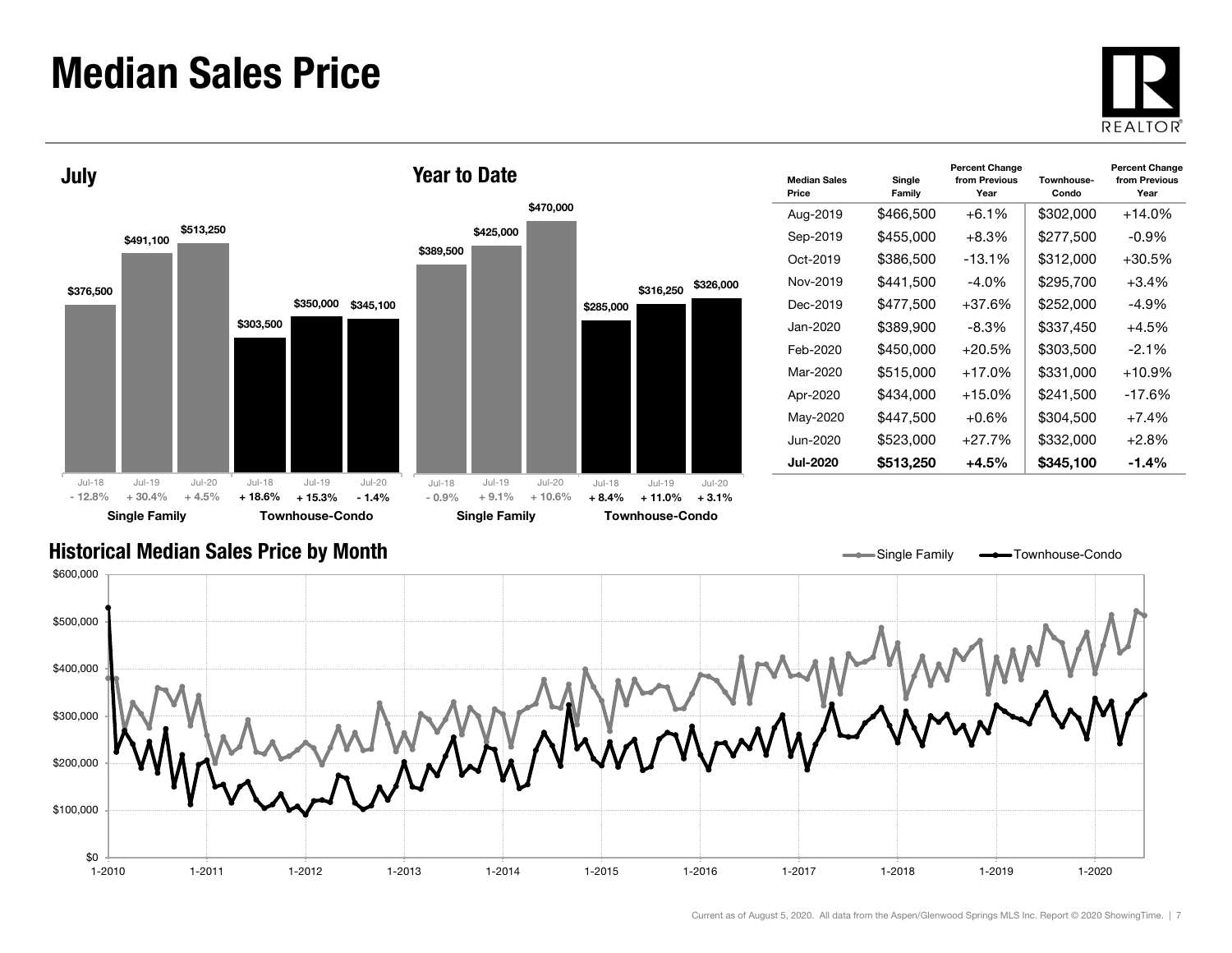#### Average Sales Price





| Avg. Sales Price | Single<br>Family | <b>Percent Change</b><br>from Previous<br>Year | Townhouse-<br>Condo | <b>Percent Change</b><br>from Previous<br>Year |
|------------------|------------------|------------------------------------------------|---------------------|------------------------------------------------|
| Aug-2019         | \$607,160        | $+24.3%$                                       | \$336,413           | +5.9%                                          |
| Sep-2019         | \$559,492        | $+18.4%$                                       | \$316,014           | $+6.2%$                                        |
| Oct-2019         | \$494.767        | -6.8%                                          | \$354,552           | $+29.0\%$                                      |
| Nov-2019         | \$656,770        | $+27.5%$                                       | \$336,540           | $+9.2%$                                        |
| Dec-2019         | \$605,346        | $+40.8%$                                       | \$333,850           | $+5.5%$                                        |
| Jan-2020.        | \$489,674        | -8.7%                                          | \$450,942           | $+28.4%$                                       |
| Feb-2020         | \$602.644        | +32.6%                                         | \$349.932           | $+8.4\%$                                       |
| Mar-2020         | \$573,270        | $+9.8%$                                        | \$321,545           | $-3.2\%$                                       |
| Apr-2020         | \$577.254        | +20.6%                                         | \$253,000           | $-19.5\%$                                      |
| May-2020         | \$562,998        | $+1.3%$                                        | \$371,728           | +24.2%                                         |
| Jun-2020         | \$638,552        | $+27.2%$                                       | \$379,491           | $+3.0\%$                                       |
| Jul-2020         | \$655,715        | $+21.4%$                                       | \$392,109           | -7.7%                                          |

Single Family **-** Townhouse-Condo

#### Historical Average Sales Price by Month

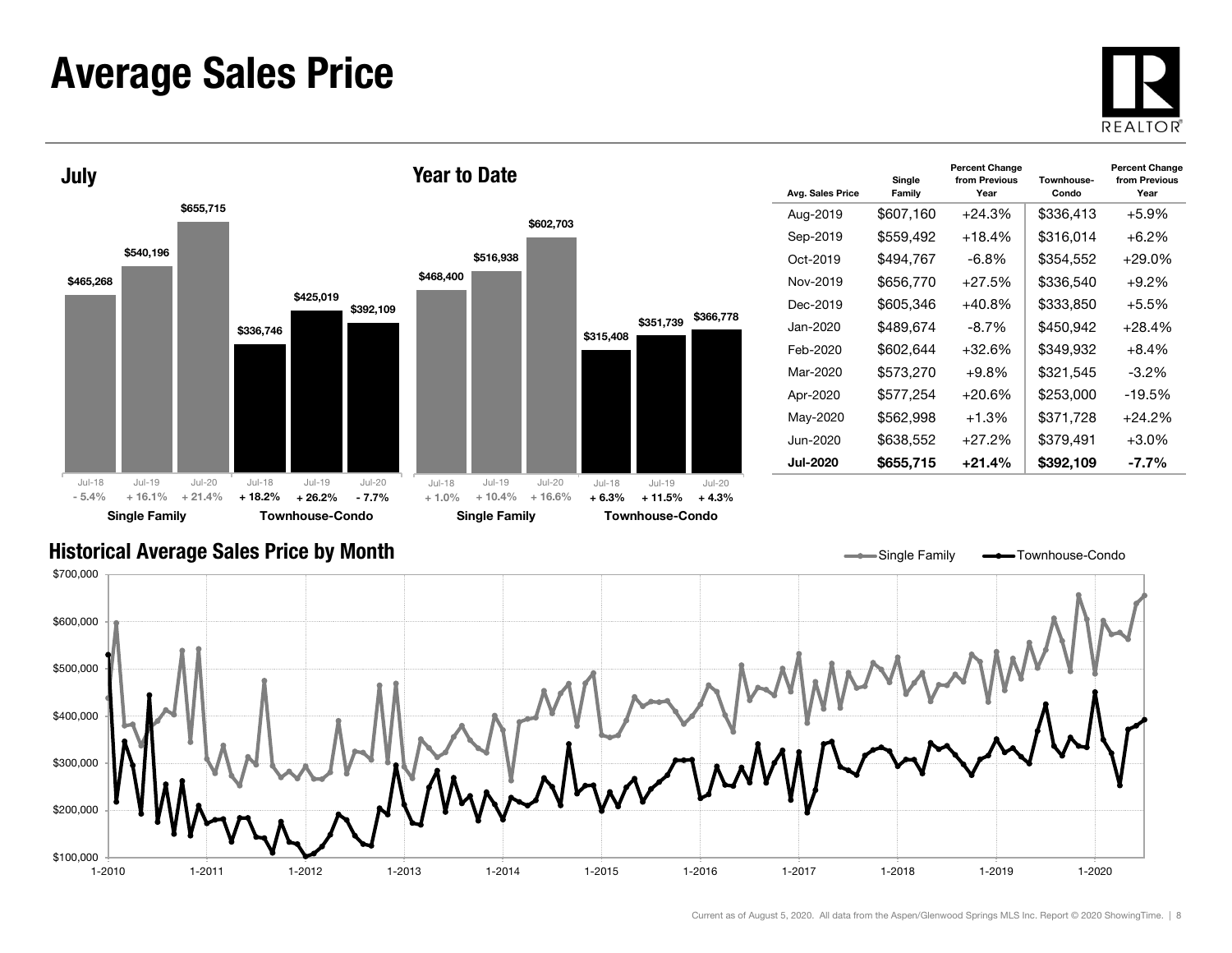### Percent of List Price Received





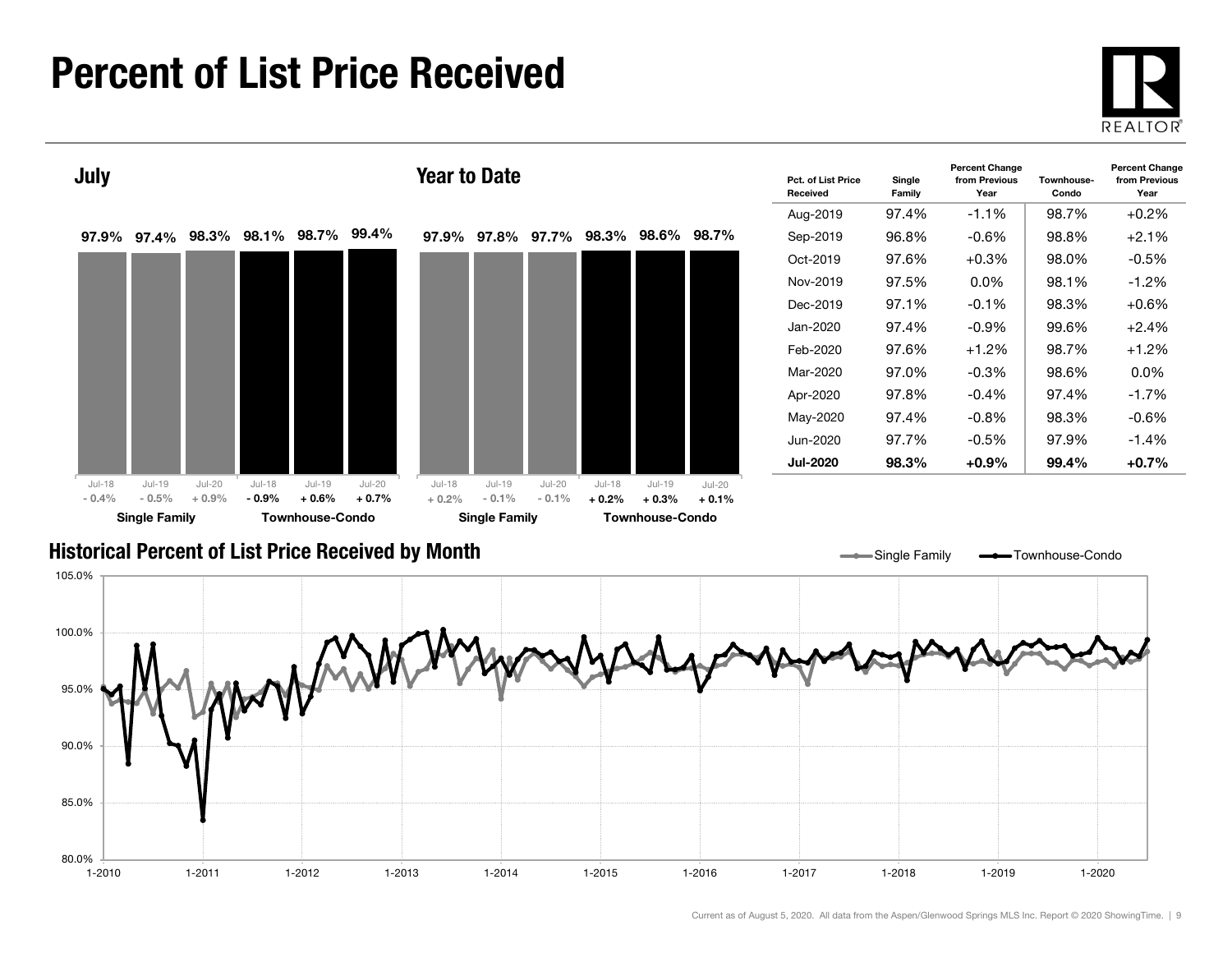## Days on Market Until Sale





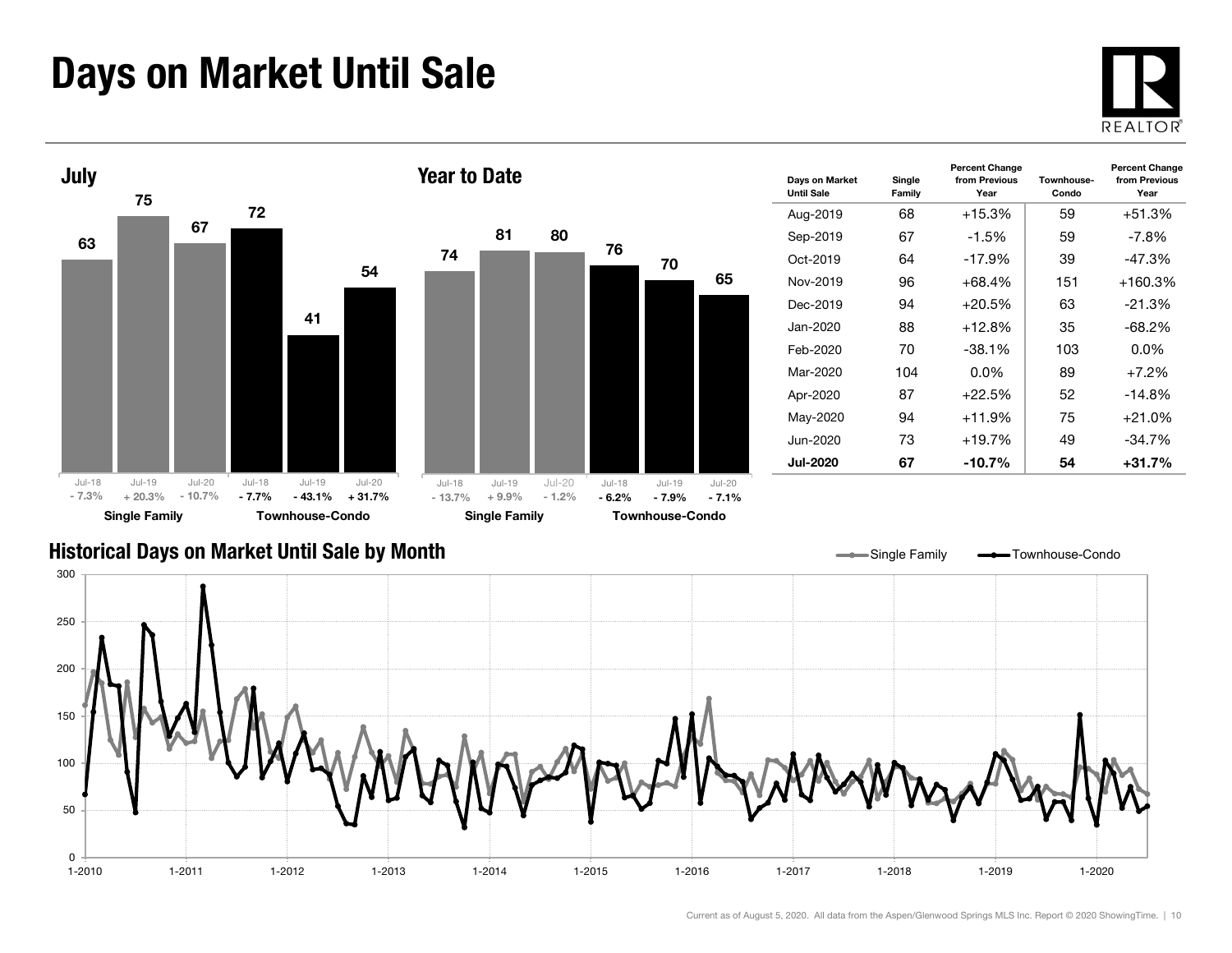## Housing Affordability Index



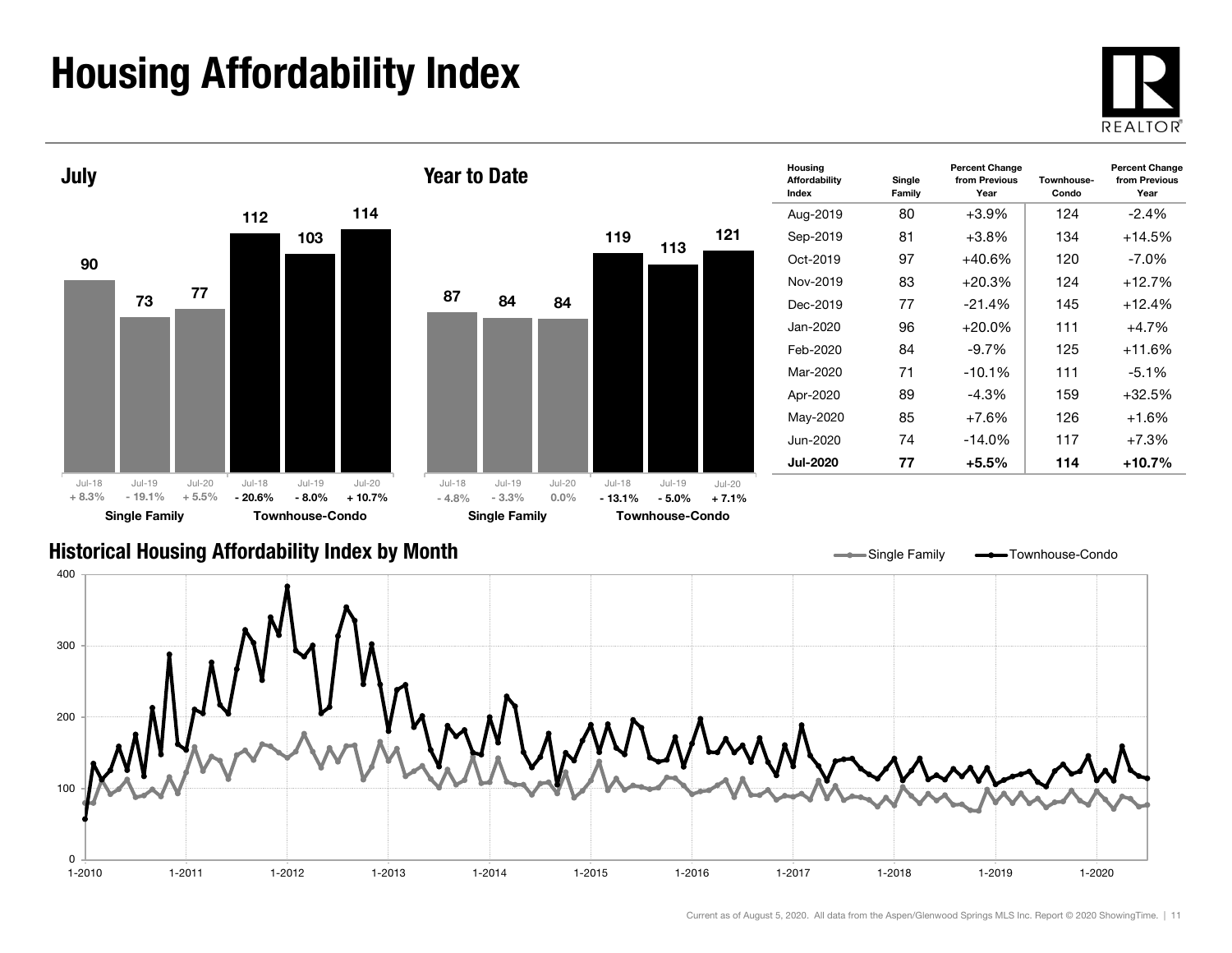## Inventory of Active Listings





#### Historical Inventory of Active Listings by Month

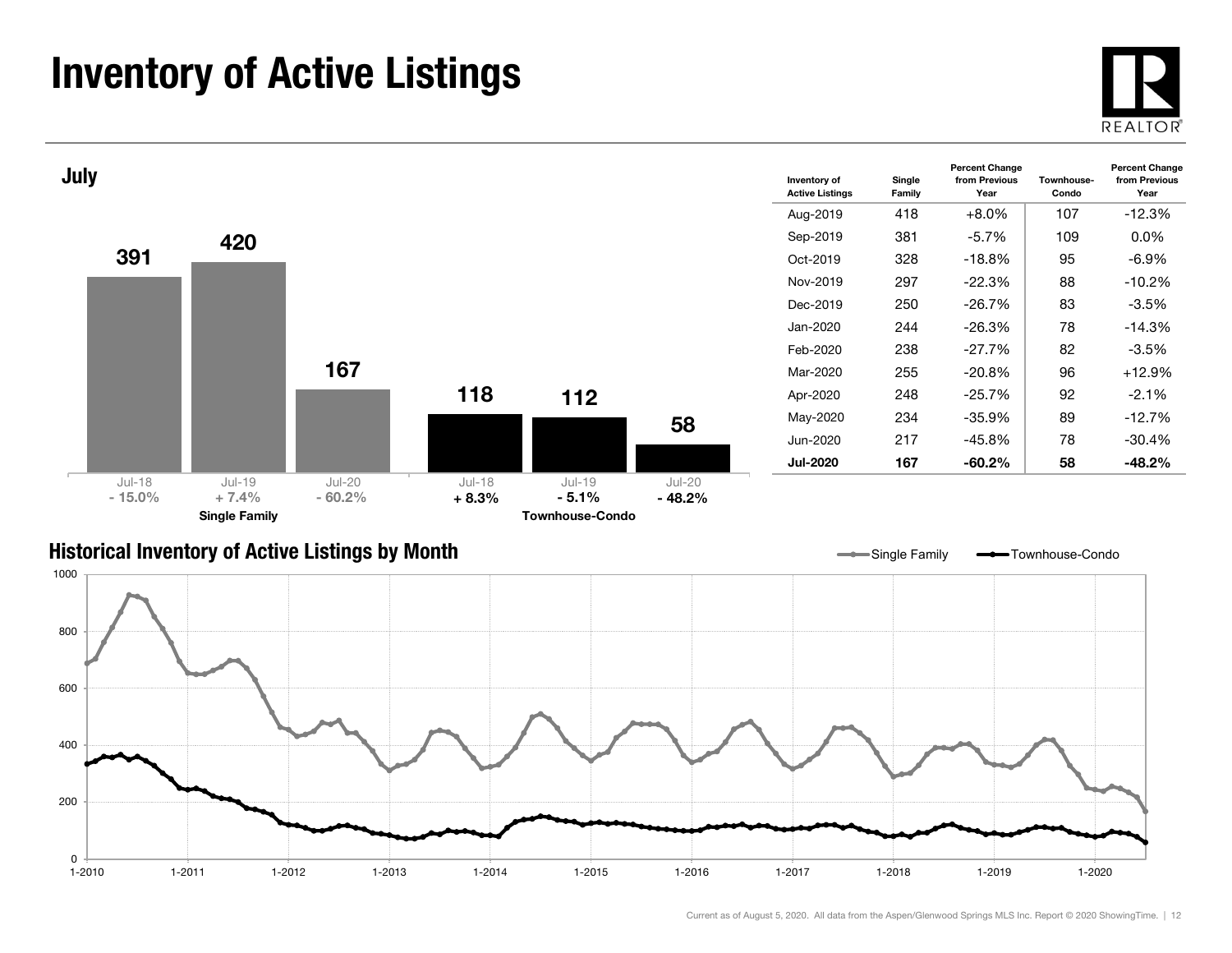## Months Supply of Inventory





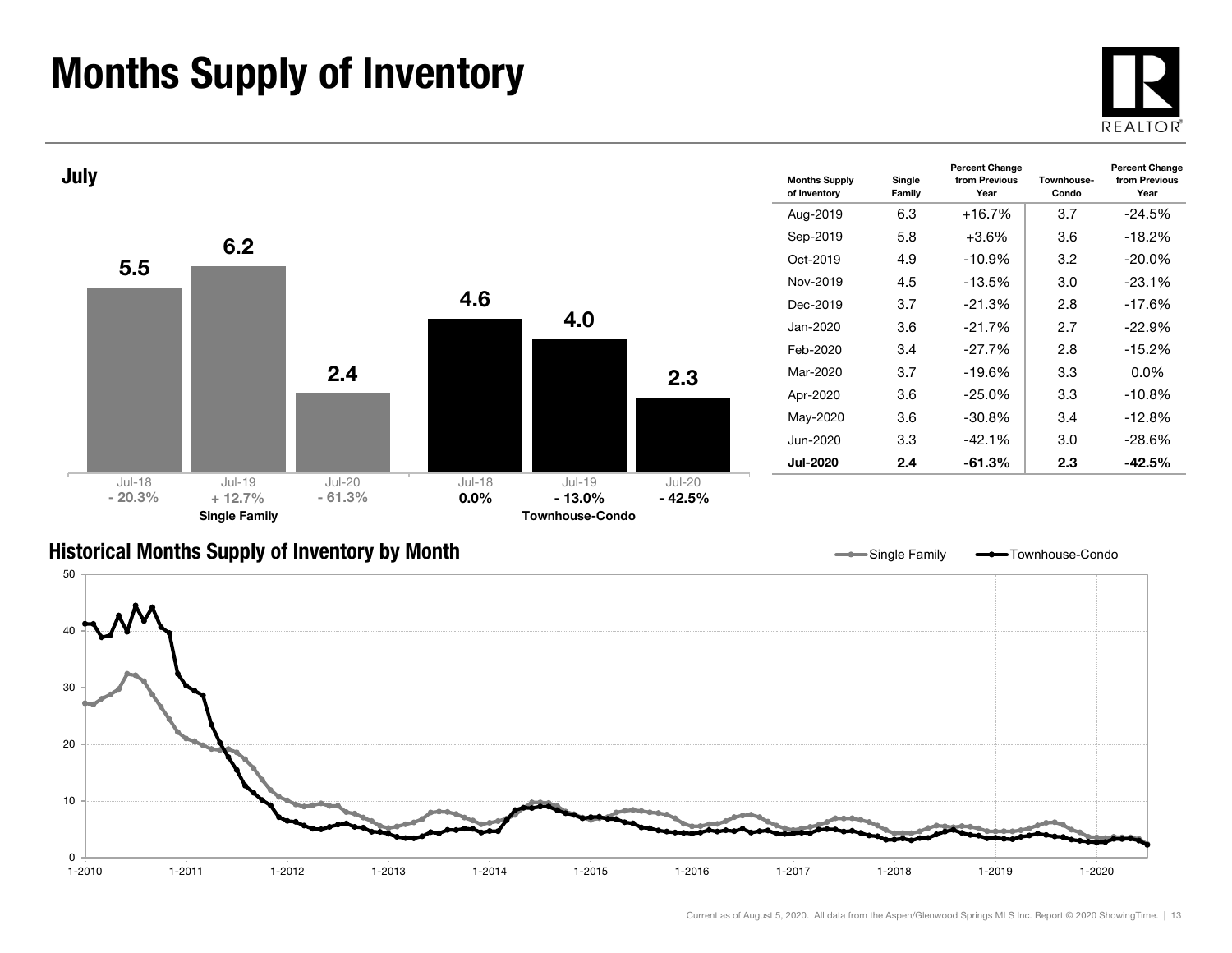## Total Market Overview

Key metrics by report Month and for year-to-date (YTD) starting from the first of the year.



| <b>Key Metrics</b>                 | <b>Historical Sparkbars</b>                                               | 7-2019    | 7-2020    | Percent Change |           | <b>YTD 2019 YTD 2020</b> | Percent Change |
|------------------------------------|---------------------------------------------------------------------------|-----------|-----------|----------------|-----------|--------------------------|----------------|
| <b>New Listings</b>                | 8-2018<br>12-2018<br>4-2019<br>8-2019<br>12-2019<br>4-2020                | 162       | 154       | $-4.9%$        | 1,039     | 862                      | $-17.0%$       |
| <b>Pending Sales</b>               | 8-2018<br>12-2018<br>12-2019<br>4-2020<br>4-2019<br>8-2019                | 119       | 192       | $+61.3%$       | 738       | 784                      | $+6.2%$        |
| <b>Sold Listings</b>               | 4-2019<br>12-2019<br>8-2018<br>12-2018<br>8-2019<br>4-2020                | 115       | 167       | $+45.2%$       | 656       | 633                      | $-3.5%$        |
| <b>Median Sales Price</b>          | 8-2018<br>12-2018<br>4-2019<br>8-2019<br>12-2019<br>$4 - 2020$            | \$389,000 | \$430,000 | $+10.5%$       | \$372,000 | \$420,000                | $+12.9%$       |
| <b>Avg. Sales Price</b>            | ا کا دیا گا<br>12-2018<br>4-2019<br>8-2018<br>8-2019<br>12-2019<br>4-2020 | \$495,127 | \$587,840 | $+18.7%$       | \$465,061 | \$543,070                | $+16.8%$       |
| <b>Pct. of List Price Received</b> | 8-2018<br>12-2019<br>12-2018<br>8-2019<br>4-2019<br>4-2020                | 97.9%     | 98.6%     | $+0.7%$        | 98.1%     | 98.0%                    | $-0.1%$        |
| <b>Days on Market</b>              | 8-2018<br>12-2018<br>4-2019<br>8-2019<br>12-2019<br>4-2020                | 62        | 64        | $+3.2%$        | 77        | 77                       | 0.0%           |
| <b>Affordability Index</b>         | 8-2018<br>12-2018<br>12-2019<br>$4 - 2020$<br>4-2019<br>8-2019            | 92        | 92        | 0.0%           | 96        | 94                       | $-2.1%$        |
| <b>Active Listings</b>             | 12-2019<br>4-2020<br>8-2018<br>12-2018<br>4-2019<br>8-2019                | 532       | 225       | $-57.7%$       |           |                          |                |
| <b>Months Supply</b>               | 12-2019<br>4-2020<br>8-2018<br>12-2018<br>4-2019<br>8-2019                | 5.5       | 2.3       | $-58.2%$       |           |                          |                |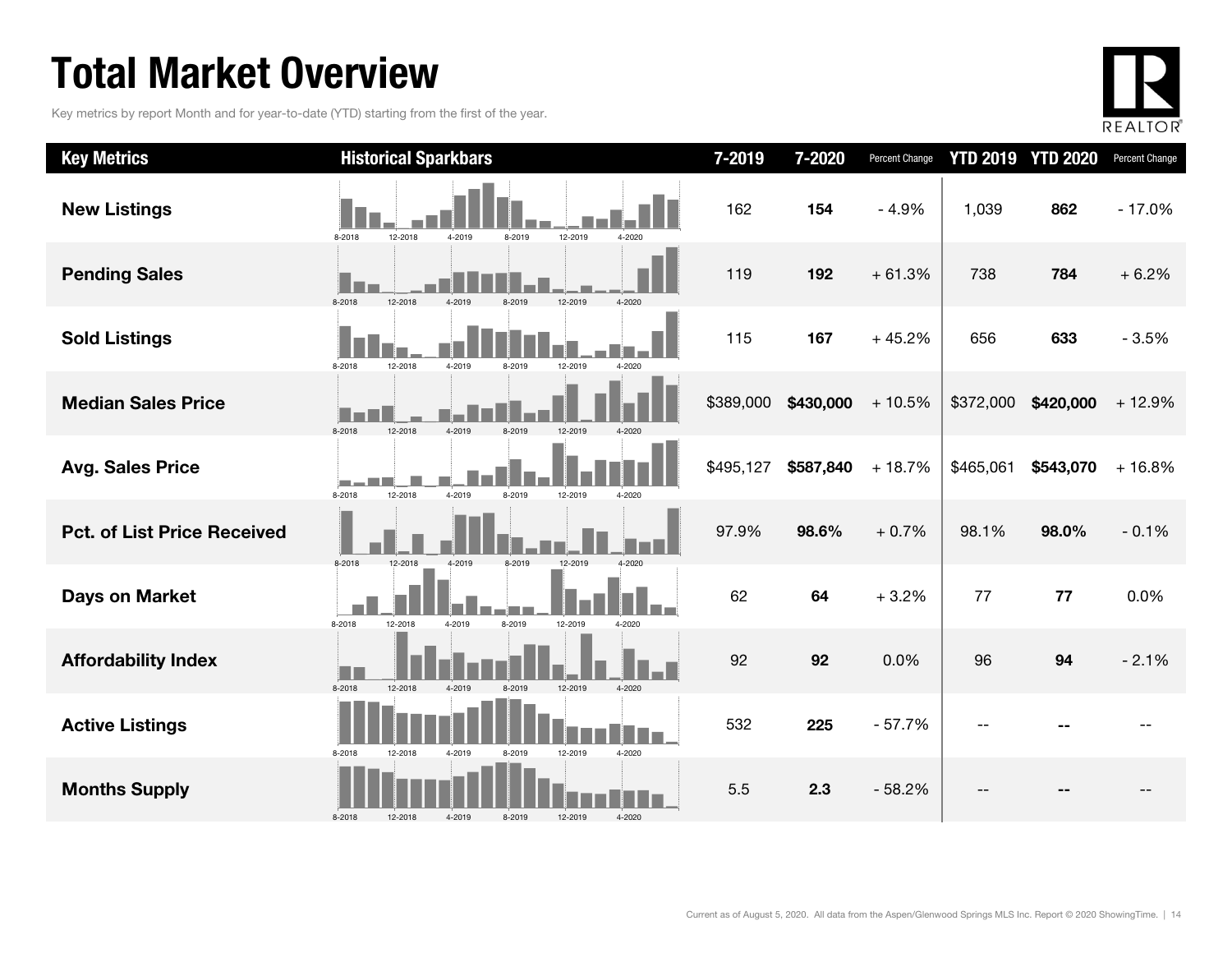Actual sales that have closed in a given month.



#### **By Price Range** | 7-2019 7-2020 Change | 7-2020 Change | 6-2020 Change | 6-2020 7-2020 Change | 7-2020 Change | 7-2019 7-2020 Change | 7-2019 7-2020 Change \$299,999 and Below | 206 158 - 23.3% | 179 144 - 19.6% | 15 14 - 6.7% | 10 14 + 40.0% | 109 85 - 22.0% | 94 67 - 28.7% \$300,000 to \$599,999 401 407 + 1.5% 131 140 + 6.9% 37 70 + 89.2% 15 25 + 66.7% 220 223 + 1.4% 94 78 - 17.0% \$600,000 to \$999,999 166 180 + 8.4% 22 19 - 13.6% 26 26 0.0% 2 2 0.0% 93 109 + 17.2% 13 11 - 15.4%  $$1,000,000$$  to  $$1,499,999$   $$3$   $$58$   $$+75.8\%$   $$5$   $$6$   $$+20.0\%$   $$7$   $$6$   $$-14.3\%$  0  $$2$   $$ $1$   $$21$   $$36$   $$+71.4\%$   $$5$   $$4$   $$-20.0\%$ Rolling 12 Months Compared to Prior Month Year to Date Single Family Condo || Single Family | Condo || Single Family | Condo 385 <sup>532</sup> 188 $38 \t 64$  10 230 23 1 6 2 7 0 1 0 302<br>2002 10:00 10:00 10:00 10:00 10:00 10:00 10:00 10:00 10:00 10:00 10:00 10:00 10:00 10:00 10:00 10:00 10:00 10 547 199 6 7 1 0 $<$  \$300K \$300K to \$599K \$600K to \$999K \$1.0M to \$1.5M \$1.5M to \$2.0M \$2.0M \$2.5M \$2.5M to \$5.0M \$5.0M to \$10.0M \$10.0M+ By Price Range – All Properties – Rolling 12 Months 7-2019 **17-2020** 8193371,156 <sup>840</sup>3091,149 Singe Family Townhouse-Condo All Properties By Property Type  $7-2019$   $7-2020$ --- 21.6% $+ 2.8\% + 5.9\% + 68.4\%$  $\%$  + 130.0% + 500.0% + 250.0% -- -- -- -- + 2.6% + 2.6%  $+2.6\%$   $-8.3\%$   $-0.6\%$

\$1,500,00 to \$1,999,999 10 23 + 130.0% 0 0 -- 3 5 + 66.7% 0 0 -- 5 14 + 180.0% 0 0 --  $$2,000,000 \text{ to } $2,499,999$   $\begin{array}{ccccccc} & 1 & 6 & +500.0\% & 0 & 0 & -1\ 2 & 0 & -100.0\% & 0 & 0 & -1\ \end{array}$ \$2,500,000 to \$4,999,999 2 7 + 250.0% 0 0 -- 0 2 -- 0 0 -- 2 3 + 50.0% 0 0 -- \$5,000,000 to \$9,999,999 0 1 -- 0 0 -- 0 1 -- 0 0 -- 0 1 -- 0 0 -- \$10,000,000 and Above 0 0 -- 0 0 -- 0 0 -- 0 0 -- 0 0 -- 0 0 -- All Price Ranges 819 840 + 2.6% 337 309 - 8.3% 90 124 + 37.8% 27 43 + 59.3% 450 473 + 5.1% 206 160 - 22.3%

## Inventory of Active Listings

A measure of the number of homes available for sale at a given time.

#### By Price Range – All Properties 7-2019 **17-2020**

#### 71194 1355421 46 66 8 21 12 5 037 65 53 54 21 46 24 6 8 21 12 5 5 0 0 < \$300K \$300K to \$599K \$600K to \$999K \$1.0M to \$1.5M \$1.5M to \$2.0M \$2.5M \$2.5M \$2.5M to \$5.0M \$5.0M to \$10.0M \$10.0M+ - 47.9%- 66.5% - 60.7% - 61.1% 0.0% - 47.8% + 33.3% - 42.9% -- - 60.2%

#### 420  $(112)$  58 167

Singe Family Townhouse-Condo All Properties - 48.2% - 57.7%

By Property Type  $\blacksquare$ 7-2019  $\blacksquare$ 7-2020

532

8 225

|                            | Year over Year |        |          |          |              |                          | <b>Compared to Prior Month</b> |               |           |        |        |               | Year to Date                          |                                       |
|----------------------------|----------------|--------|----------|----------|--------------|--------------------------|--------------------------------|---------------|-----------|--------|--------|---------------|---------------------------------------|---------------------------------------|
|                            | Single Family  |        |          | Condo    |              |                          |                                | Single Family |           |        | Condo  |               | Single Family                         | Condo                                 |
| <b>By Price Range</b>      | 7-2019         | 7-2020 | Change   | 7-2019   | 7-2020       | Change                   | 6-2020                         | 7-2020        | Change    | 6-2020 | 7-2020 | Change        |                                       |                                       |
| \$299.999 and Below        | 25             | 17     | $-32.0%$ | 46       | 20           | $-56.5%$                 | 21                             | 17            | $-19.0\%$ | 33     | 20     | - 39.4%       |                                       | There are no year-to-date figures for |
| \$300.000 to \$599.999     | 149            | 44     | $-70.5%$ | 45       | 21           | $-53.3%$                 | 68                             | 44            | $-35.3%$  | 22     | 21     | $-4.5%$       |                                       | inventory because it is simply a      |
| \$600.000 to \$999.999     | 119            | 44     | $-63.0%$ | 16       | 9            | $-43.8%$                 | 55                             | 44            | $-20.0\%$ | 16     |        | $-43.8%$      |                                       | snapshot frozen in time at the end of |
| \$1,000,000 to \$1,499,999 | 51             | 15     | - 70.6%  | 3        | 6            | $+100.0\%$               | 23                             | 15            | $-34.8%$  | 6      |        | $0.0\%$       | each month. It does not add up over a |                                       |
| \$1,500,00 to \$1,999,999  | 45             | 23     | $-48.9%$ |          |              | $0.0\%$                  | 27                             | 23            | $-14.8%$  |        |        | --            | period of months.                     |                                       |
| \$2,000,000 to \$2,499,999 | 5              |        | $+40.0%$ |          |              | $0.0\%$                  | 6                              |               | $+16.7%$  |        |        | 0.0%          |                                       |                                       |
| \$2.500.000 to \$4.999.999 | 21             | 12     | $-42.9%$ | $\Omega$ | <sup>0</sup> | $\sim$ $\sim$            | $12 \overline{ }$              | 12            | $0.0\%$   |        |        | $\sim$ $\sim$ |                                       |                                       |
| \$5,000,000 to \$9,999,999 | 5              |        | $0.0\%$  | $\Omega$ |              | $\overline{\phantom{a}}$ |                                | 5             | 0.0%      |        |        | --            |                                       |                                       |
| \$10,000,000 and Above     | 0              |        | $- -$    | 0        |              | $- -$                    | 0                              | 0             | $- -$     |        |        | $- -$         |                                       |                                       |
| All Price Ranges           | 420            | 167    | $-60.2%$ | 112      | 58           | $-48.2%$                 | 217                            | 167           | $-23.0%$  | 78     | 58     | $-25.6%$      |                                       |                                       |